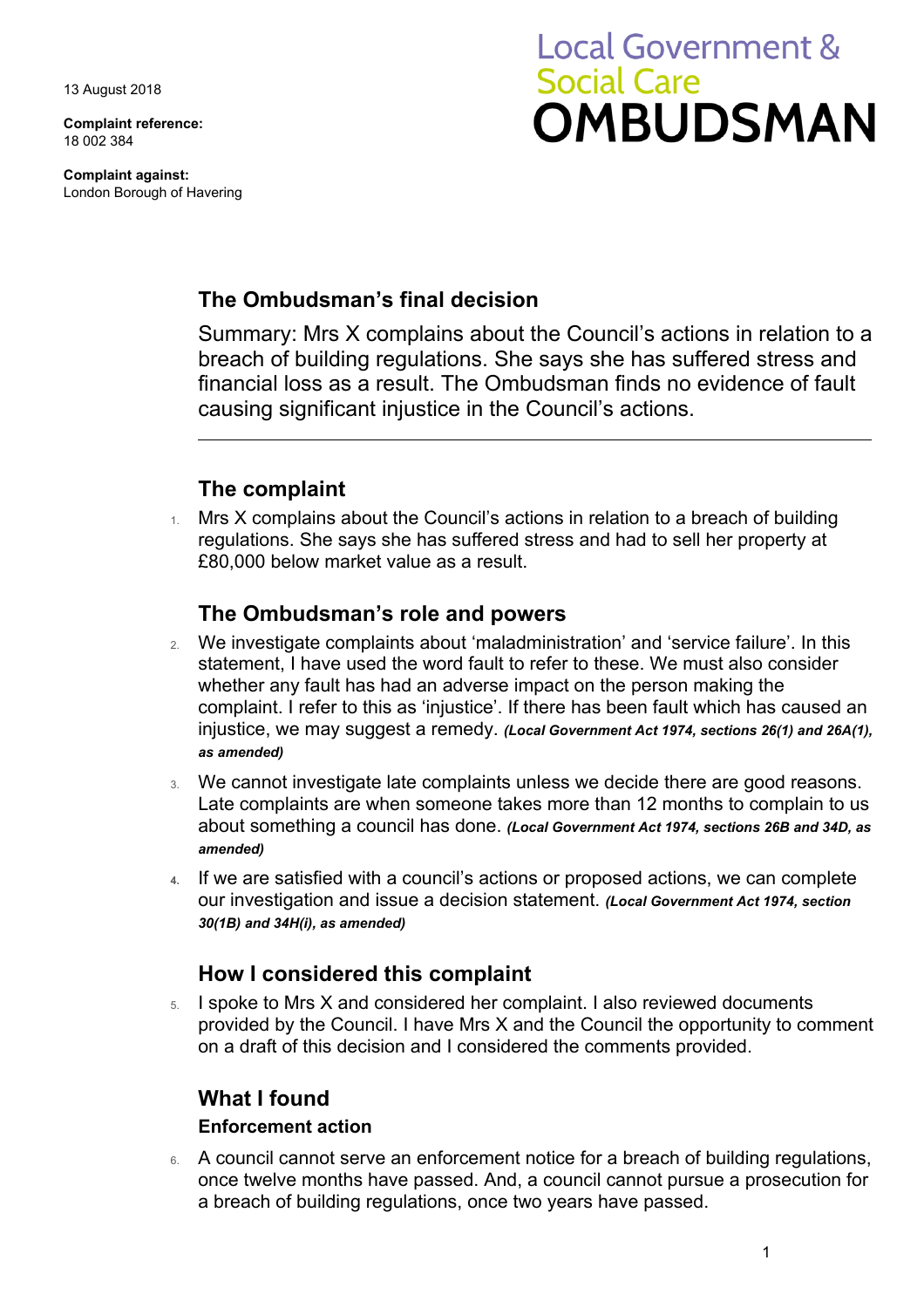a Certificate of Lawfulness to confirm the building is lawful for planning purposes. 7. A council cannot take enforcement action for a breach of planning control on a home, once four years have passed. After four years, the developer can apply for

#### **What happened**

 $\overline{a}$ 

- time the Council cannot say why it did not take any action in 2004. 8. The Council says an individual divided a house into two flats in the 1990's. The individual did not have planning permission or building regulations approval. However, the Council did not know about this until 2004. Due to the passage of
- 9. In 2005 the individual applied for a Certificate of Lawfulness for the two flats. The Council says it issued the Certificate confirming it could not take enforcement action for breach of planning control.
- 10. In 2007 Mrs X bought one of the flats.
- 11. In 2008 the Council's Building Control team placed an informal notice on the Land Charges Register to say the property did not have building regulations approval. The Council wrote to the individual to give notice of this. The Council did not write to Mrs X.
- it had failed to tell her once it placed the notice. 12. In 2015 Mrs X tried to sell her flat and discovered the notice. She complained to the Council that it had failed to place the notice before she purchased the flat and
- 13. The Council told Mrs X it could not say why it did not place an informal notice in 2004. However, it said her solicitor should have warned the flat did not have building regulations approval. The Council accepted it should have told Mrs X when it placed the notice in 2008. It apologised for this.
- problem now is the notice on the register, which is putting off buyers and 14. Mrs X then contacted the Ombudsman. She accepts her solicitor should have told her about the lack of building regulations approval. However, she says the mortgage lenders. She asked the Council to remove the notice but it refused.

#### **Findings**

- resolve matters by taking out an indemnity policy and she had a period of ill 15. Mrs X's complaint is late. However, she says she spent some time trying to health. Bearing this in mind, I consider there are good reasons to investigate this late complaint.
- 16. The Council could not take formal enforcement action for breach of planning or building control, as it was not aware of the development within the relevant time periods.
- 17. The Council could have placed an informal notice for the breach of building regulations in 2004, but it did not do so. I cannot investigate this matter further because the Council no longer has records. However, even if I were to find fault by the Council, I consider this did not cause Mrs X significant injustice. This is because it is reasonable to expect Mrs X's solicitor to have told her the property did not have building regulations approval, prior to purchase.
- $18.$  The Council did not tell Mrs X once it placed the informal notice on the register in 2008. The Council accepts it should have done so. Mrs X says if she was aware of the notice in 2008 she could have taken action against the seller. However, I find the Council is not responsible for any injustice to Mrs X. This is because it was reasonable to expect Mrs X's solicitor to have told her about the lack of